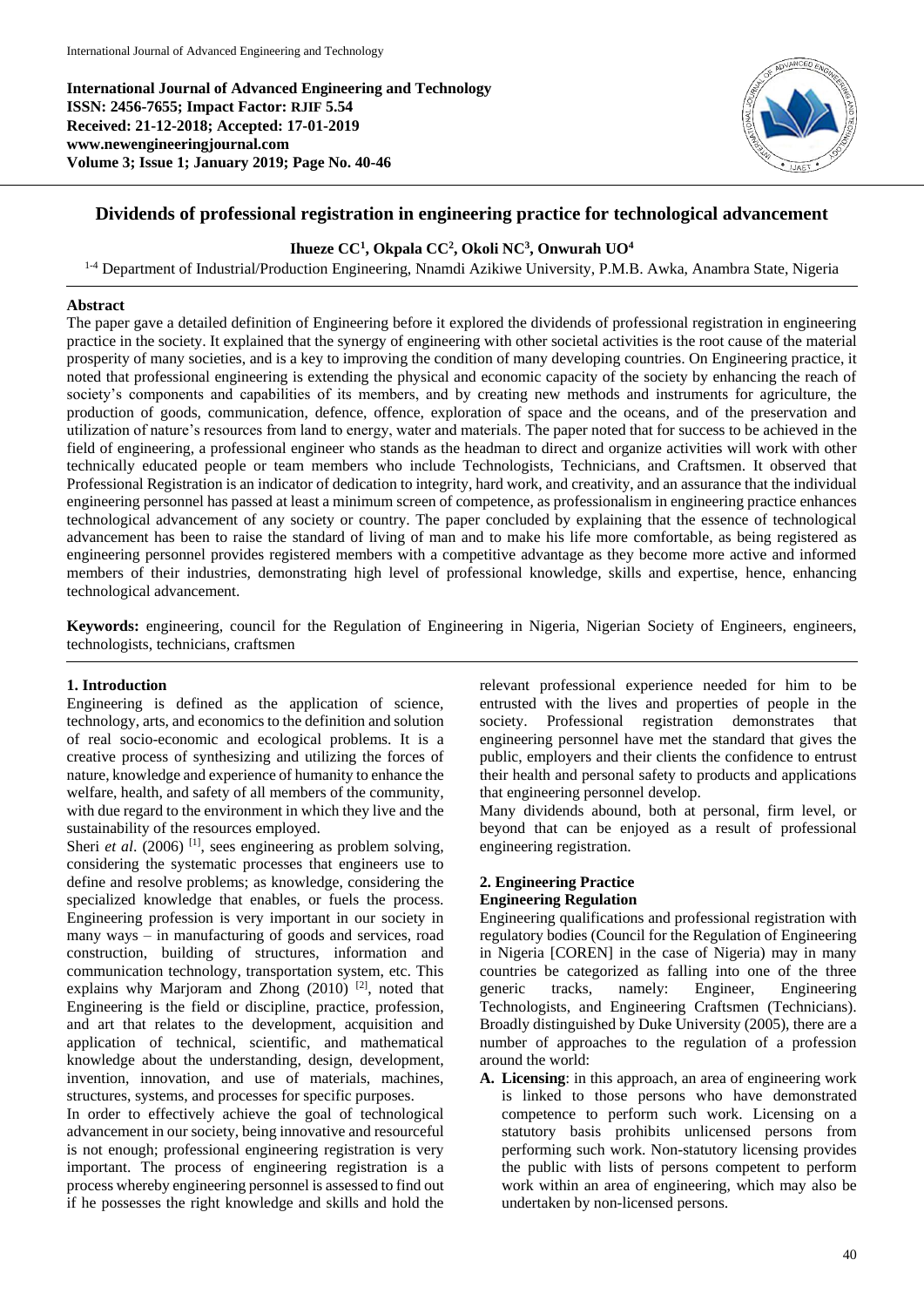- **B. Registration:** here, those persons who demonstrate their competence against a standard and undertake to abide by a code of conduct, are awarded titles and are admitted to a register. Such registration may be governed by the laws of a country (statutory register) or the regulations or the rules set by the governing body of the profession, which oversees the registration process and maintains the register (non-statutory register). Where governing bodies operate non-statutory registration, they may only use civil action to prevent non-registrants from using the title and are not empowered to restrict any area of work to registrants.
- **C. Specialist lists:** in this approach, a professional or trade body administers a non-statutory voluntary listing of professionals who have met a defined standard of competence in a specific area.

All these forms of regulation are linked to codes of conduct. Serious breaches of a code of conduct can lead to the withdrawal of a license, the loss of title, or the removal of the transgressor's name from a specific list, either on a temporary or permanent basis.

#### **Engineering and Science**

From the earliest times of human civilization, the activity that has come to be called engineering has impacted on society through the technological artefacts - both tangible and intangible that it creates. According to Bugliarello (2010), products of engineering surround us and affect virtually every aspect of our lives, influencing culture, art, and religion in a tightening circle of reciprocal interactions. Every major engineering innovation, from metal-making to electronics, has brought about changes in the society. The development and practice of engineering is affected, in turn, by significant changes in society's goals, customs, and expectations.

To respond to society's demands, the very education of engineers is becoming interdisciplinary, including courses in the humanities, the social sciences and biology. Societal entities that respond faster and more intelligently to engineering innovations usually have the advantage. The American and French revolutions eventually enhanced technological development by opening up their societies to the opportunities offered by the Industrial Revolution. Likewise, the Russian Revolution greatly accelerated the pace of industrialization in that country.

One of the first sources of confusion, particularly among those who are not engineers or scientists, is the distinction between science and engineering. While Spier (1995)<sup>[9]</sup>, noted that the primary role of science is to develop knowledge and understanding of the physical universe, Davis  $(1995)$  <sup>[7]</sup>, observed that an important distinction is that this pursuit of knowledge (science) may occur largely without regard to societal needs. The direction of scientific research has been described by some as curiosity-based research which is not necessarily driven by the values of the society. The Venn diagram of Figure 1 shows that the domain of engineering is the overlap of scientific knowledge with societal need, more specifically, the application of scientific knowledge to the needs of the society.



**Fig 1:** Interception of Scientific Knowledge with Social need: Domain of Engineering (Nichols and Weldon, 2004) [8]

Considering the intersection of scientific knowledge with societal need (designated as the domain of engineering), Nichols and Weldon (2004) [8] discussed the three sectors, shown as A, B, and C.

**Sector A:** represents the intersection of purely analytical talents with the engineering domain. This may be used to represent engineering science, an ability to model complex systems and predict their response to various inputs under various conditions. This segment of engineering has, of course, been the subject of intense development over the last half century and has benefitted most directly from the availability of fast digital computers.

**Sector C:** the intersection of the man's creative capacity with the engineering domain, can be viewed as representing those sudden intuitive leaps often responsible for revolutionary advances in technology called "significant novelty" by Spier  $(1995)$  <sup>[9]</sup>, as well as those aspects of engineering, not yet fully supported by engineering science, that remain more art than science.

**Sector B:** (the intersection of knowledge and need with both creative and analytical capability) can be used to represent engineering design and much "real world" problem solving. This sector includes activities ranging from developing innovative products and processes, to creating an innovative bridge design, to developing a new control process for petrochemical production. This vision of engineering design as the quadrilateral intersection represented by Section B is consistent with statements expressed by Pahl and Beitz  $(1988)$  [10], Dixon (1966) [11], and Penny (1970) [12].

This four-circle representation of human endeavor (Figure 1) also offers a useful perspective for other enterprises. Sector 1, the intersection of analytical skills with societal needs outside the bounds of scientific knowledge might include economics and philosophy while sector 3 may encompass the arts. Sector 2 may be used to represent those societal needs outside the bounds of scientific knowledge that required both analytical and creative skills, perhaps including public policy, business administration, and music.

#### **Engineering, Science, Technology and Skills**

Engineers connect social needs with innovation and commercial applications. The relationship among science, technology and engineering can be roughly described with Figure 2.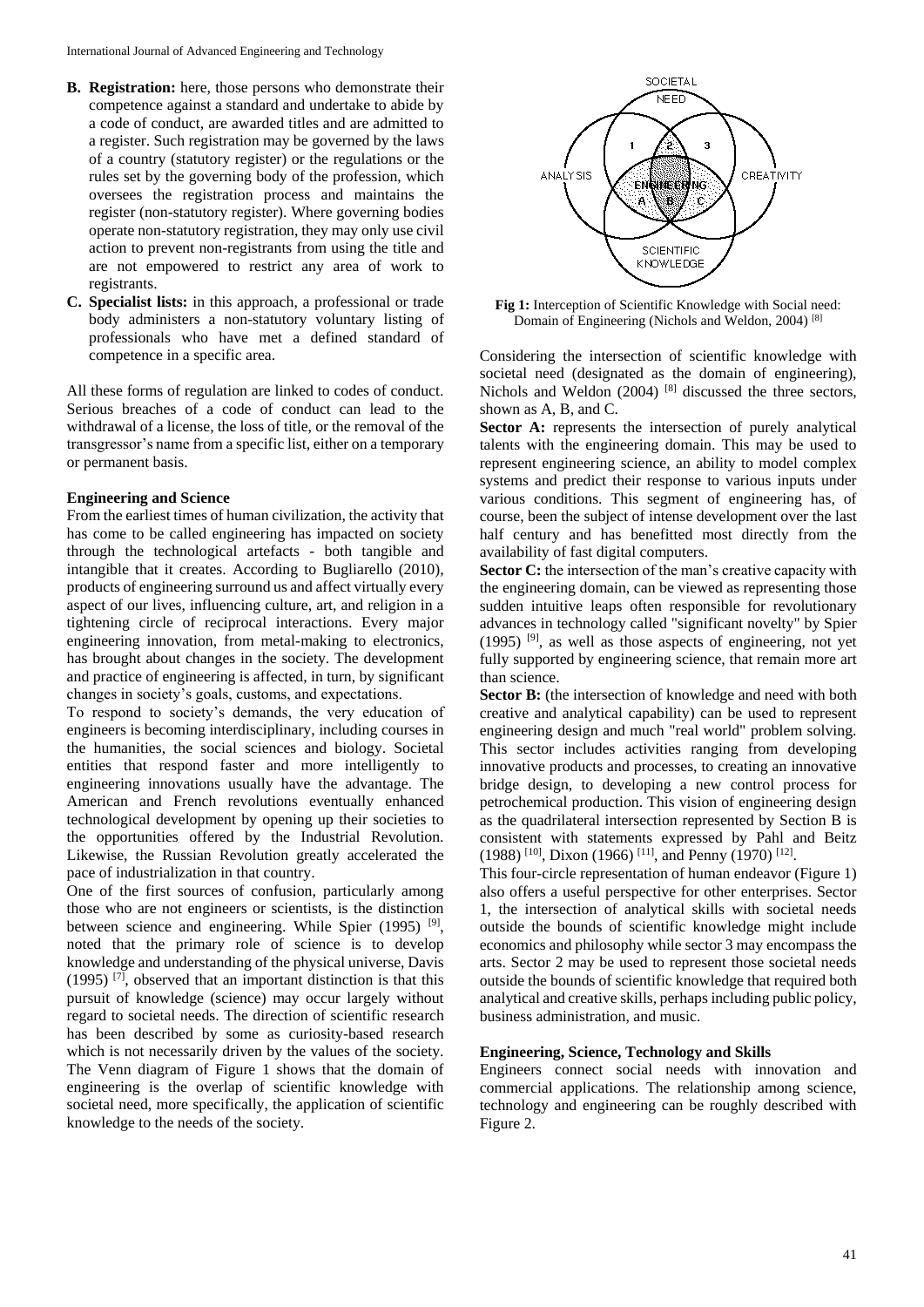

**Fig 2:** The Relationship between Science, Technology, and the Society.

## **Engineering Profession and Technological Advancement**

Roads, aqueducts, pumps and canals have made urban life possible, electricity has illuminated and helped to power the world, industries and communications have fostered global affluence and weapons of increasing power are shaping the interactions among nations. Modern music, paintings, and architecture, automobiles and modern bridges embody both art and technique as did the pyramids and the Parthenon. Bugliarello  $(2000)$ <sup>[5]</sup> noted that the fact remains that engineering and technology are processes that require the synergy of individuals, machines (artefacts) and social organizations.

An important facet of that synergy is the ever-closer interaction with science. The synergy of engineering with other societal activities is the root cause of the material prosperity of many societies and is a key to improving the condition of many developing countries. The rapidly developing interaction of engineering with biological and medical system is beginning to dramatically increase the health of vast sectors of the world population, and the synergy of engineering and education through advances in information and telecommunications technology, to improve skills, and job opportunities globally.

At the same time, however, developments in mechanization and automation may tend to diminish both employment opportunities and person-to-person, face-to-face interactions by interposing machines. Also as dependency on technology grows, and as technology becomes less well understood and operated to its maximum capacity – society is placed at increasing risk by technological failures and design faults, whether of logical supply systems for water, food, energy, and vaccine, or of other critical infrastructures and systems. This risk is aggravated by the ever greater inter-dependencies of our engineering world. Sladovich (1991) [4], opined that Engineering in its entirety is in effect, a social enterprise that has made modern society possible, with all its potentials and risks, and is nurtured in turn by the society.

Professional engineering is extending the physical and economic capacity of the society by enhancing the reach of society's components and capabilities of its members, and by creating new methods and instruments for agriculture, the production of goods, communication, defence, offence, exploration of space and the oceans, and of the preservation and utilization of nature's resources from land to energy, water and materials. Engineering's evolving and depending interaction with the other components of the society and its increasing ability to intervene in biological processes has become a key factor in determining the future of our species.

#### **Further Emphasis on Engineering Technological Breakthrough**

*Biotechnology:* Exciting breakthroughs in the understanding of human physiology have been among the most captivating topics of public discussion over the past several decades. It is the potential to attack diseases and disorders at the cell and DNA levels that leads some to believe that diseases, as currently known, may be eradicated and that compensations for many of the limitations of the human body (e.g., those related to aging or hormonal changes) will be available.

Advances in biotechnology have already significantly improved the quality of our lives, but even more dramatic breakthroughs are likely. Research in tissue engineering and regenerative medicine may lead to new technology that will allow our bodies to replace injured or diseased parts without invasive surgery, but rather by using the natural growth processes inherent in cells. Already used extensively to help burn victims grow replacement skin, it is possible that related developments will allow spinal cord injury victims to restore full mobility and feeling by reconnecting tissues and nerves. Linked with new developments in nanotechnology and micro-electronic mechanical systems (MEMS), one may see the use of nanoscale robots, or nanobots, to repair tissue tears or clean clogged arteries. Nanobots might be used to target drugs that can destroy cancers or change cell structures to combat genetically inherited diseases. Bio-informatics will likely take advantage of improved computing capabilities that use the human genome database to allow drugs to be customized for each individual. A drug that might be fatal for one person could be well suited for curing another's disease, depending on their specific genetic makeup.

The intersection of medical knowledge and engineering has spawned new biomedical engineering research and curricula that have helped create or refine products such as pacemakers, artificial organs, prosthetic devices, laser eye surgery, an array of sophisticated imaging systems, and fiberoptic-assisted non-invasive surgical techniques. In the future, ongoing developments will expand beyond the application of medical advances toward tighter connections between technology and the human experience.

For example, embedded devices that aid communication or devices that monitor organ functions and provide meaningful information to the user will be available. New-century products will also be exquisitely tailored to match the physical dimensions and capabilities of the user. According to the National Research Council (2001)<sup>[16]</sup>, bio-inspired computer researchers are already investigating virus protection architectures that mimic the human viral defense system, and pattern recognition researchers are developing algorithms that mimic the visioning processes observed in humans and other species.

#### **3. The Engineering Family**

The successful practice of engineering involves an interdependent team effort by a large number of people of diverse degrees of skills and expertise. Individual members of the team perform different aspects of technology or act their vocation/skills. Invariably such people are considered or claim to be practising engineering and consider themselves as 'engineers'.

In the early days, the practice of engineering was more of a craft. At the time, very little was known of the properties of materials and of course the quantities required of their products were limited. Consequently the emphasis was on the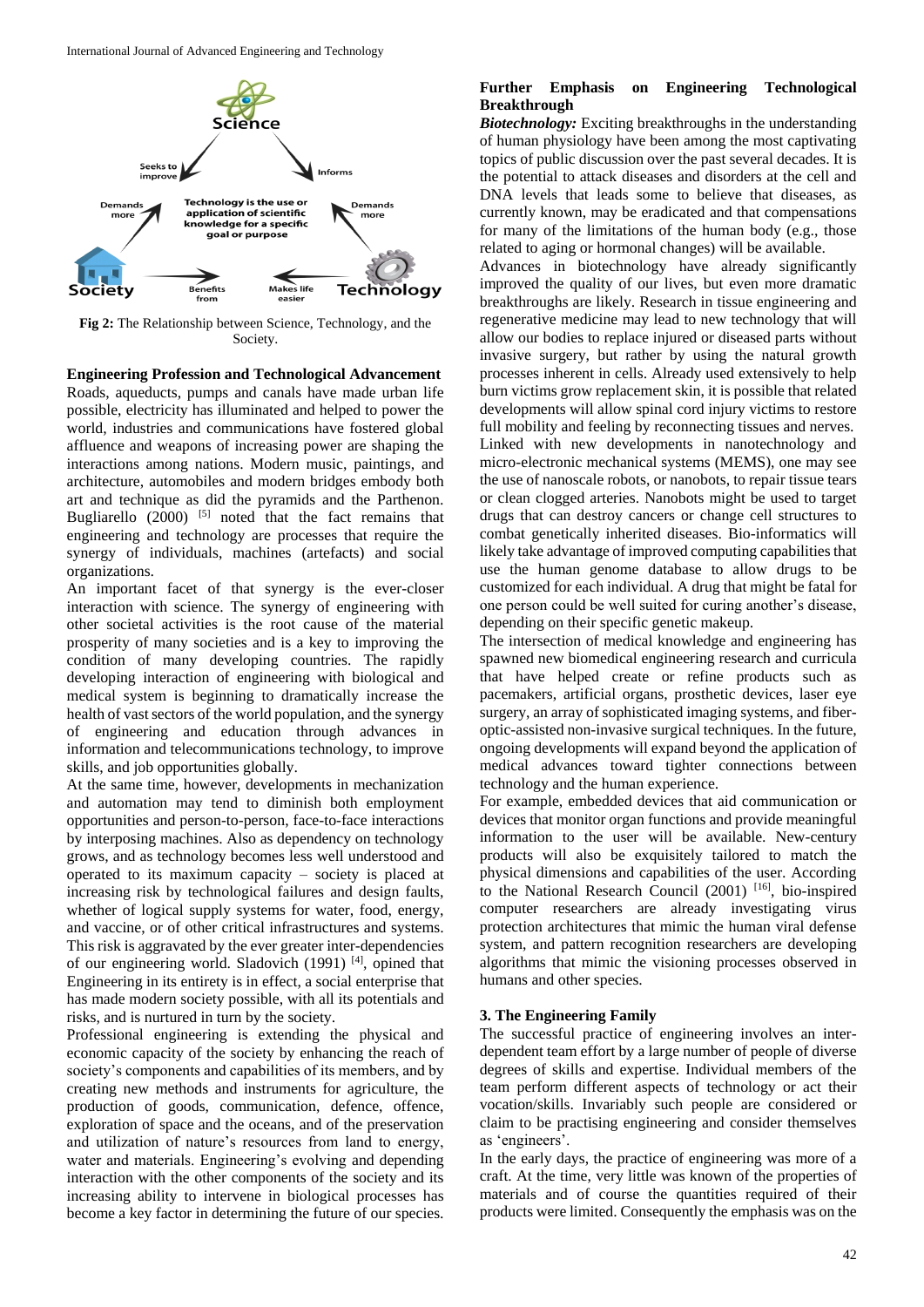skill of the practitioner and each product was so Skill fully "engineered" that the products were such prideful.

With the advent of the industrial revolution however, the need for mass production had been established and the properties of materials were better known. Thus the practice of engineering became more complex, need for specializations became more prominent and the need to define roles and responsibilities became obvious.

The practice of engineering as a profession requires team efforts and as in team no one member need claim preeminence over other members. Each member of the team needs the other members to succeed and the team's success is synonymous with the success of the individuals. However, in assigning roles in a team one member of the team is designated captain, or leader, or head. This is important since no team can function efficiently without direction and leadership.

The team leader provides the motivation for clear direction and effectiveness. So it is with the practice of engineering. There are members of the team and there is a team leader who is the Engineer, other team members are the Technologists, the Technicians, and the Craftsmen. These four cadres with different roles to play in order to ensure the success of the team make up the engineering family. Each one must be trained and prepared for his role in the team. And it is only when such member of the team knows, accepts and plays his role well that the team, or in this case the practice of engineering, can succeed.

For success to be achieved in the field of engineering, a professional engineer will work with other technically educated people (called members of engineering family or engineering team). Among these classifications or divisions, the engineer stands as the headman to direct and organize the activities of the other team members.

## **Ethics and Professionalism in Engineering Practice**

Professionalism is about commitment to standards of excellence in the performance of tasks which requires skills and expertise. In practice of any given profession, there are ethical principles and code of conducts that are expected to be observed by the practitioners of such profession. Professionalism in engineering practice is very important since it reduces the activities of quakes, loss of lives and properties, and also enhances technological advancement. There are rules and regulations that must be obeyed; public welfare, safety, well-being and other interests of general public must be taken into cognizance in engineering practice, or during rendering professional services to the general public.

As with many other professions, the professional status and the actual practice of professional engineering is legally defined and protected by law in various countries. In Nigeria, Council for Regulation of Engineering in Nigeria (COREN) is saddled with the responsibility of regulating and controlling the training and practice of engineering profession in all its aspects and ramifications.

Established by decree 55 of 1970 and amended by decree 27 of 1992, now the "Engineers (Registration, etc) Act, CAP E11 of 2004" Law of Federal Republic of Nigeria, COREN performs four key functions, which are (1) registration of five cadres of engineering disciplines namely: Engineering Craftsmen, Engineering Technicians, Engineering Technologists, Engineers and Engineering Consultants that wish to practice in Nigeria (2) Catering for all engineering disciplines many of which are more practiced than other professions (3) Accreditation of engineering courses in universities, polytechnics, colleges of technology and technical colleges in Nigeria and beyond (4) Organization and Supervision of postgraduate practical training of newly graduated engineers.

Practice of engineering includes any professional service or creative work requiring the application of special knowledge of mathematics, physics and engineering in form of consultation, invention, discovery, valuation, research and teaching in recognized engineering institutions, planning, operation, maintenance, supervision of construction and installation involving investigating, advising, operating, evaluating, measuring, planning, designing, specifying, laying and directing, constructing, commissioning, inspecting or testing in connection with any public or private utilities, structures, buildings, machines, equipment, processes, works or projects (COREN Act, 1992 No. 27).

Any professional involved in any of the above mentioned services require to work according to the ethics of professionalism. Some of the codes of conducts for professional engineering personnel as articulated by the Nigeria Society of Engineers are:

- A member shall make available his professional knowledge and experience in accordance with his code as a consultant or adviser, or a salaried employee, or a teacher of Engineering Science, or in design, or manufacture, or construction as a faithful agent and trustee of his client, employer, or other people connected with the works.
- A member shall not practice in a dual capacity as a consultant and as a contractor for the same project except with the prior written consent of the client.
- A member shall not place orders on his own behalf in respect of a project on which he is engaged but shall only do so explicitly on behalf of his client.
- A member shall not be the medium of payments made on his client's behalf unless specifically so requested in writing by his client, but shall only issue certificate for payments.
- A member shall not take part in competition involving the submission of proposals and designs for engineering work unless an assessor which shall be an Engineer of acknowledged standing has been appointed to whom all such proposals and designs are to be submitted for adjudication.
- A member shall not invite or submit priced proposals under conditions that constitute price competition for professional services.
- A member shall not advertise engineering services in selflaudatory language or in any other manner derogatory to the dignity of the profession.
- A member, on engineering works in a foreign country the members may adapt his conduct according to the professional standards and customs of the country, but shall adhere as closely as practicable to the principles of this code.

## **Professional Registration of Engineering Personnel in Nigeria**

Professional Registration is an indicator of dedication to integrity, hard work, and creativity, and an assurance that the individual engineering personnel has passed at least a minimum screen of competence (National Society of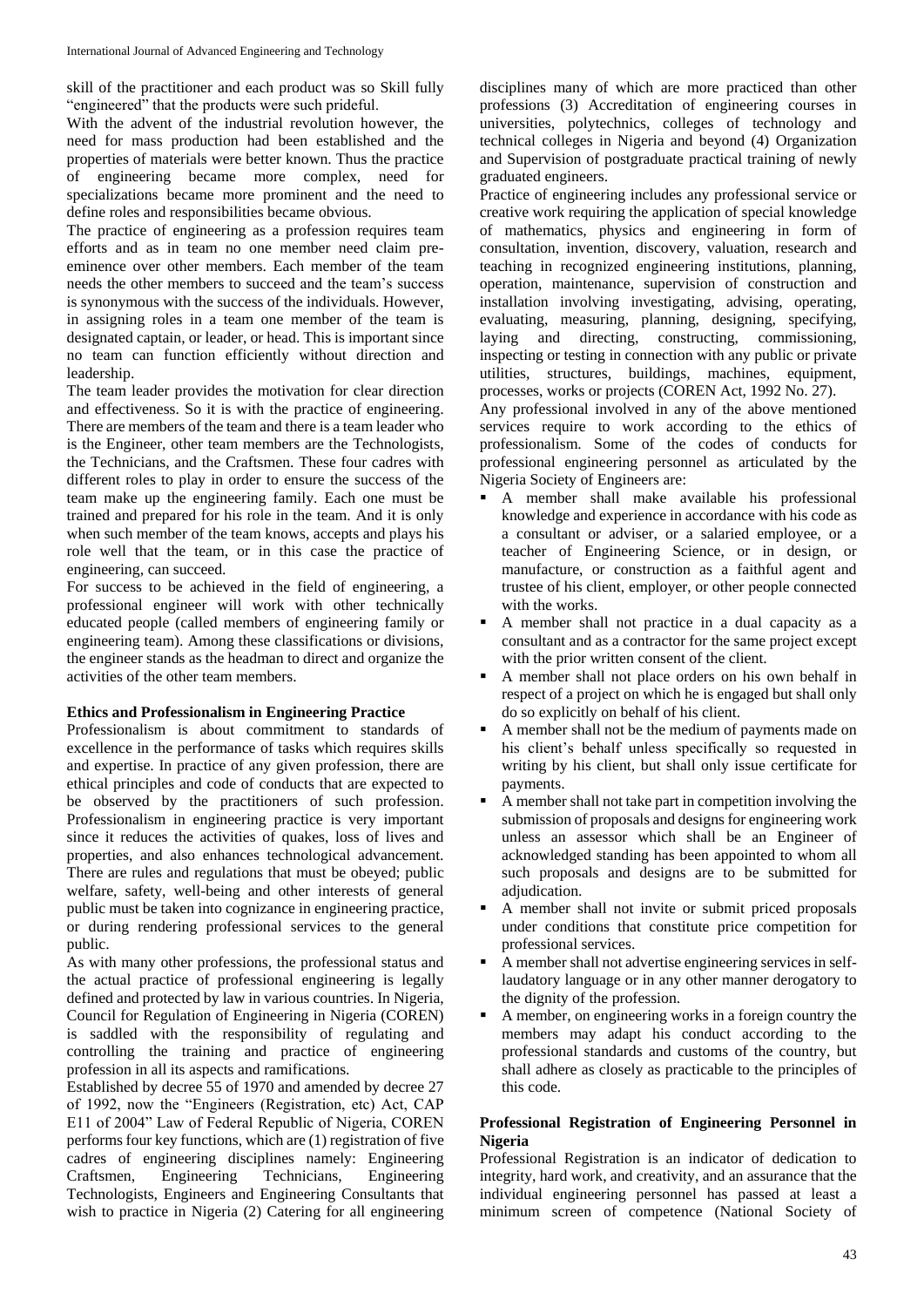Professional Engineers, NSPE, 2018). Being registered as engineering personnel is the mark of a professional. It is a standard recognized by employers and their clients, by governments and the public as an assurance of dedication, skill, competence and quality. Engineering personnel, according to COREN Act, includes a registered engineer, engineering technologist, engineering technician and engineering craftsman. The registers of engineering personnel consist of four registers, each one for: (a) registered engineers; (b) registered engineering technologists; (c) registered engineering technicians; and (d) registered engineering craftsman.

It is the duty of COREN to secure the establishment and maintenance of register of persons entitled to practice as registered engineers, engineering technologists, engineering technicians and engineering craftsmen and the publication from time to time the lists of those persons. A Registered Engineer, according to the Engineers Code of Conduct of 2015 prepared by COREN is defined as someone who may be engaged in research, production, supervision of engineering activities or as a designer; or he may be retained as a consultant for professional advice, inspection, certification, adjudication, or be engaged in any combination of these.

COREN registers Engineering personnel from four professional Associations in Nigeria as shown in Figure 3. It is important to note that any professional can become COREN Registered through any of the professional associations, depending on the qualifications of the personnel. Each of the professional Associations prepare their members every year for registration as professionals by COREN. Being COREN registered means that COREN has validated the engineering qualification(s), experience and competence of the engineering personnel.



**Fig 3:** Engineering Personnel and their Professional Associations in Nigeria

There are processes involved in professional registration in engineering practice. According to COREN Act, a person shall be entitled to be fully registered if:

- 1. He has attained a course of training approved by the council under the next following section;
- 2. The course was conducted at an institution so approved, or partly at one such institution and partly at another or others;
- 3. He holds qualification so approved; and
- 4. He holds certificate of experience issued in pursuance of section 9 of COREN Act; and
- 5. He has completed a minimum of two years' approved

post-graduate training and has passed or is exempted from professional interview;

- 6. In the case of a craftsman, he has completed a minimum of two years' working experience in his trade and submits an acceptable certificate of experience;
- 7. He has completed his second year of industrial pupilage in an approved establishment.

## **4. Dividends of Professional Registration in Engineering Practice for Technological Advancement**

Professionalism in engineering practice enhances technological advancement of any society or country. The essence of technological advancement has been to raise the standard of living of man and to make his life more comfortable. Being registered as engineering personnel provides registered members with a competitive advantage as they become more active and informed members of their industries, demonstrating high level of professional knowledge, skills and expertise, hence, enhancing technological advancement. Many dividends are abound to be enjoyed by engineering personnel, firms and the nation as a result of professional registration of engineering practice. With these benefits accruing to the engineering personnel, firms and the society, technological advancement of such society is enhanced.

Some of these dividends of professional registration as shown in Figure 4 are discussed in this section.



**Fig 4:** Dividends of Professional Registration in Engineering Practice

**Provision of Networking Opportunities**: Various engineering associations such as the Nigerian Society of Engineers (NSE) and Nigerian Association of Engineering Craftsmen (NAEC) provide unparalleled networking opportunities to their members, allowing individuals to connect with their peers, mentors, and other industry leaders. As a member of the NAEC, one is in the unique position to attend conventions, seminars, award dinners and other related events with like-minded professionals in the field. Santiago (2018), noted that these events are attended by the brightest minds and are hotbed of ideas and collaborative efforts

Networking with professionals outside one's place of employment offers one a broader perspective on the trends of engineering practice and technological developments, both within a country and round the globe. An engineering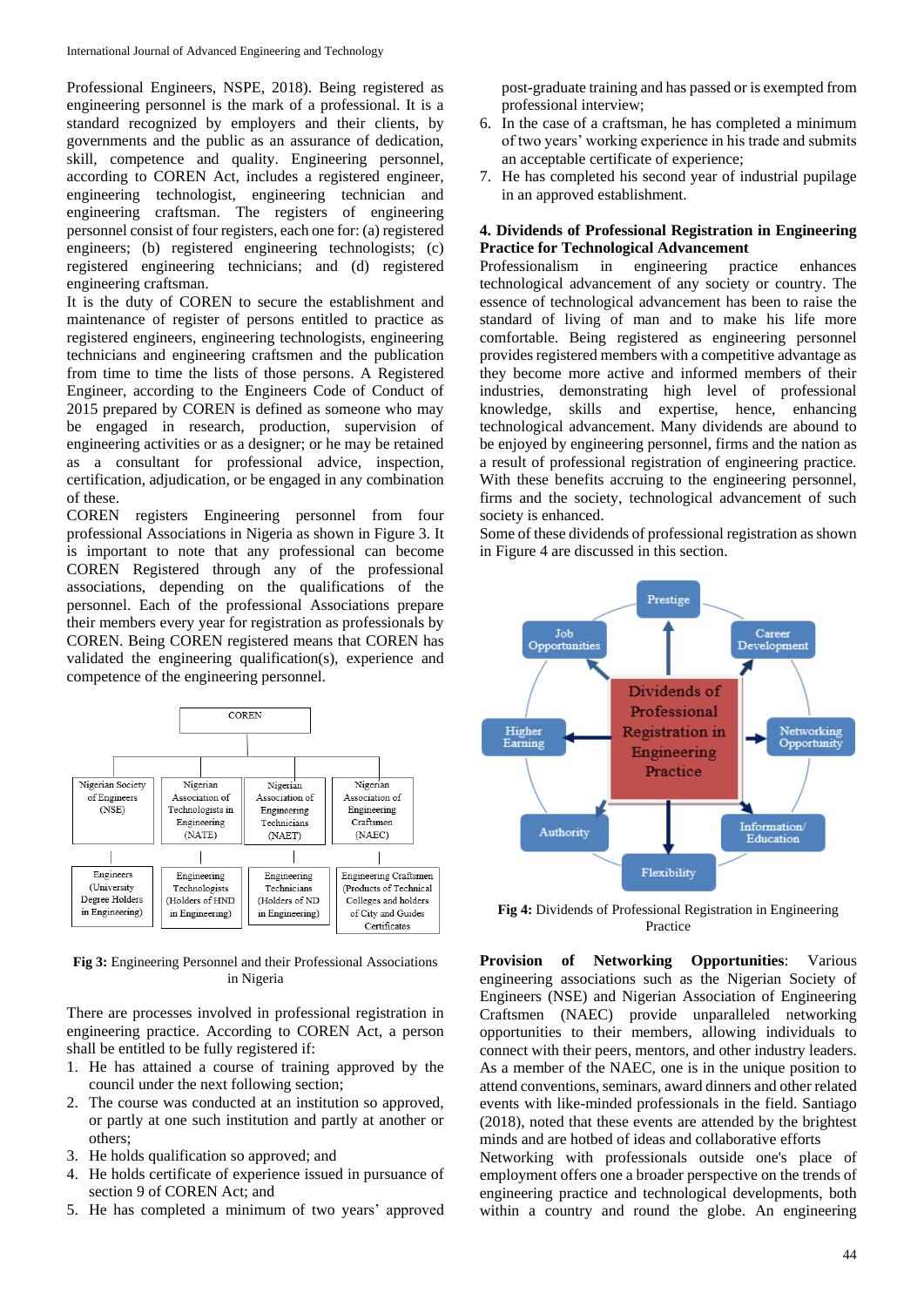association's annual meeting represents an incredible opportunity for engineers to meet and network with the largest gathering of their peers during the year, and listening to experiences shared by other practicing engineers can be refreshing and of immense help and source of encouragement.

**Information/Education**: The field of engineering is always in a state of change due to breakthroughs continuously made in science and technology. Engineering professionals can keep up with such new developments during their associations' seminars, journal publications, and other educational opportunities provided to them to disseminate the knowledge and information to their members. Membership of a professional association offers one access to mentors and the opportunity to participate in mentoring others as well. Besides, being a member of an engineering association places one in the unique position of gaining a competitive edge by utilizing all the educational resources available for further research and development in engineering and technology.

Governments deal more with registered trade unions than with a single individual or an unregistered association. Registered professional engineering personnel use such an opportunity to influence government policies and legislations that encourage technological research and development. Virtually all registered trade associations have the names of their members in their databases. Engineering associations are not exempted in this data storage. The NSE has a website which every member should access for information. It also keeps an e-mail database of its members from which it always keeps its members informed about any upcoming workshop/training, lectures, copies of reports, accessible sponsorship programmes, existence of new innovations in engineering and technology, etc. Through interactions during local chapter meetings, members of the associations dialogue with colleagues to obtain strategies on how to deal with each new issue.

**Intrinsic Value and Career Development**: Associations are always in need of new blood to help organize their annual meetings, workshops, professional exams, and legislative committees. Members helping their organization work to improve their profession as well as to help improve the overall state of engineering and technology can be very rewarding. Benefits reaped by members depend to a large extent on their level of commitment/engagement with the association.

A professional association can attract industry leaders and bring them to a lecture. When engineering associations have their seminars/workshops/conferences, international and/or local experts in various areas of engineering and technology are invited to deliver lectures and provide new knowledge and methods of dealing with engineering problems to the participants who later use such knowledge and methods in developing new technologies or in advancing the existing ones.

**Jobs Opportunities and Advocacy:** Viable engineering associations are great places to find the latest jobs in the related fields. Members can connect with prospective employers at annual meetings and make contacts with other members of the association and by such interactions secure jobs that offer them the opportunity of exhibiting their talents and contributions to the advancement of engineering and

technology. The associations act as advocates for their members, effectively bringing the professional interests of the members to the knowledge of allied engineering professionals, government, insurance industry, media and other organizations in various sectors of the economy. In doing this, these associations also actively market its members to the general public, relate well with engineering service providers on a regular and consistent basis regarding the scope and benefits of the profession's services, and countering any negative press that may harm the profession. Professional associations give their members the leverage and resources to meet their business needs of information, advocacy, public relations, expanding opportunities and professional development, and shore their defenses against those who would exploit or manipulate the profession and the source of the member's livelihood.

**Prestige:** Registered engineering personnel are respected by the public and are seen in the same light as licensed professionals in other fields. Professional registration enhances the status as the professionally registered engineering personnel. Professional registration is achieved through peer recognition of competence and commitment to society, the profession and the environment. This brings a great sense of achievement, credibility with colleagues and students, respect from the wider industry and, for many individuals, boosts self-esteem and confidence.

**Higher Earning Opportunities:** Being registered engineering personnel gives one the leverage to earn more than the unregistered peers. The Engineering Council's 2013 survey of professionally registered Engineers, Technologists, Technicians, and Craftsmen indicated that those holding the titles continued to enjoy pay increases above the national average. As a professionally registered engineer or technician, one is likely going to enjoy higher earnings across his working life. This is because employing registered personnel brings benefits to the employer, such as increased customer confidence. This could help them to win more contracts, in turn improving their bottom line.

**Flexibility**: Being registered, opens up one's career options. The registered engineer can become a specialist, or can establish his own business. It also allows one to go as far as his initiative and talent can take him.

**Benefits to Firms or Businesses:** Firms or organizations employing professionally registered engineering personnel can enjoy the following benefits:

- They meet the required standards of technical credibility and competence
- Ability to tender for contracts or attract investment, where professionally registered engineering professionals are critical
- Legal credibility and significance
- Competitive advantage for consultants, technical startups and micro-businesses.
- High professional and ethical standards
- Updated skills and knowledge, through a long term commitment to staff continuous professional development
- A structured mechanism and best practice examples to develop, attract and retain top technical talent, via a professional engineering institution